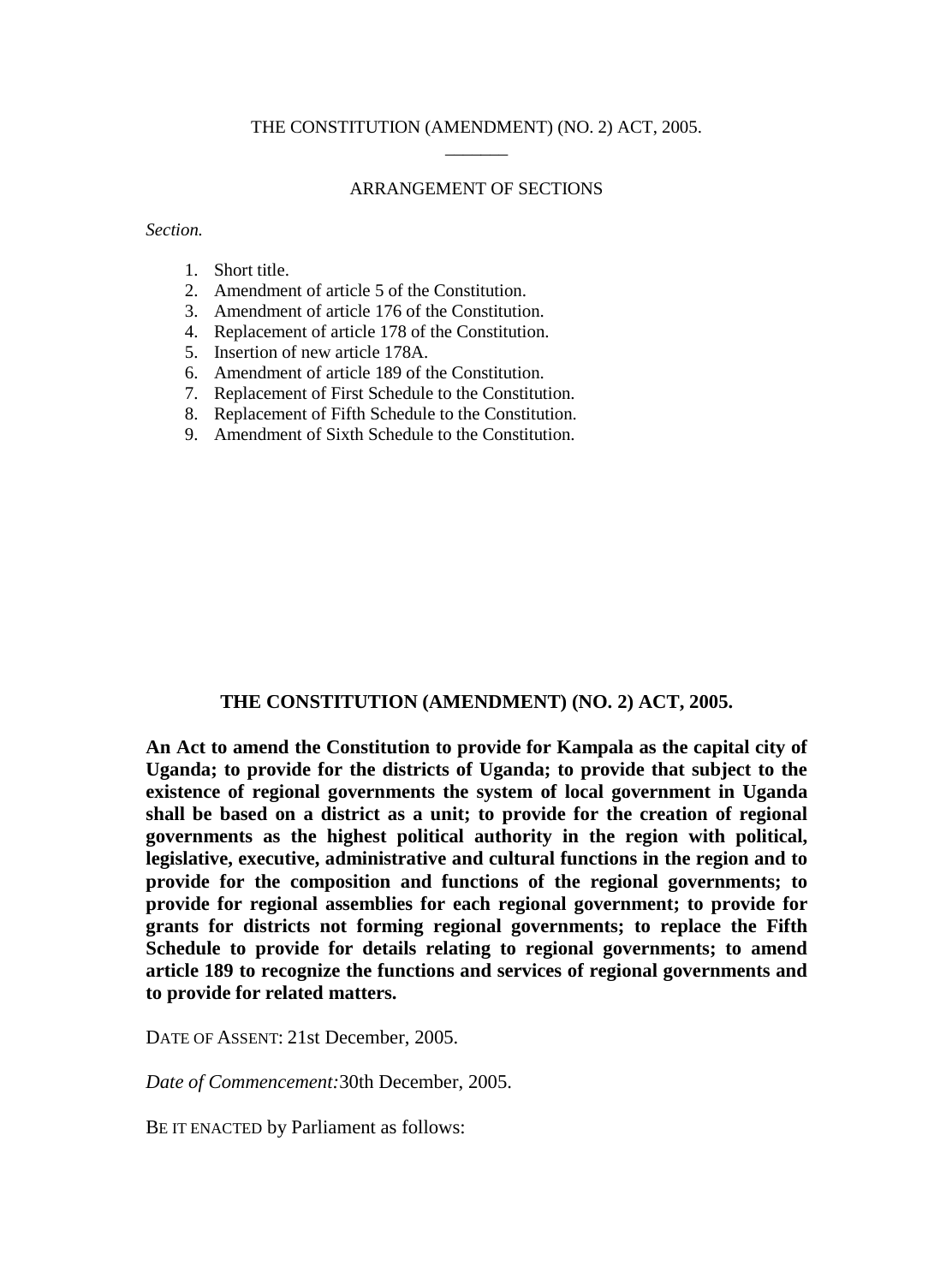## **1. Short title**

This Act may be cited as the Constitution (Amendment) (No. 2) Act, 2005.

## **2. Amendment of article 5 of the Constitution**

Article 5 of the Constitution is amended by substituting for clause (2) the following—

"(2) Subject to article 178 of this Constitution, Uganda shall consist of—

- (a) regions administered by regional governments when districts have agreed to form regions as provided for in this Constitution;
- (b) Kampala; and
- (c) the districts of Uganda;

as specified in the First Schedule to this Constitution, and such other districts as may be established in accordance with this Constitution or any other law."

### **3. Amendment of article 176 of the Constitution**

Article 176 of the Constitution is amended by substituting for clause (1) the following—

### **"176.Localgovernmentsystem**

(1) Subject to article 178, the system of local government in Uganda shall be based on the district as a unit under which there shall be such local governments and administrative units as Parliament may, by law, provide".

## **4. Replacement of article 178 of the Constitution**

For article 178 of the Constitution there is substituted the following—

### **"178.Regionalgovernments**

(1) Two or more districts may cooperate to form a regional government to perform the functions and services specified in the Fifth Schedule to this Constitution.

(2) A district shall not be taken to have agreed to enter into a cooperation arrangement to form a regional government unless—

- (a) the proposal to join the regional government has been approved by resolution of the district council by a majority of two thirds of the members of the district council; and
- (b) the decision of the district council has been ratified by not less than two-thirds of the sub county councils in the district.

(3) Subject to clause (1) and to the provisions of this Constitution, the districts of the regions of Buganda, Bunyoro, Busoga, Acholi and Lango,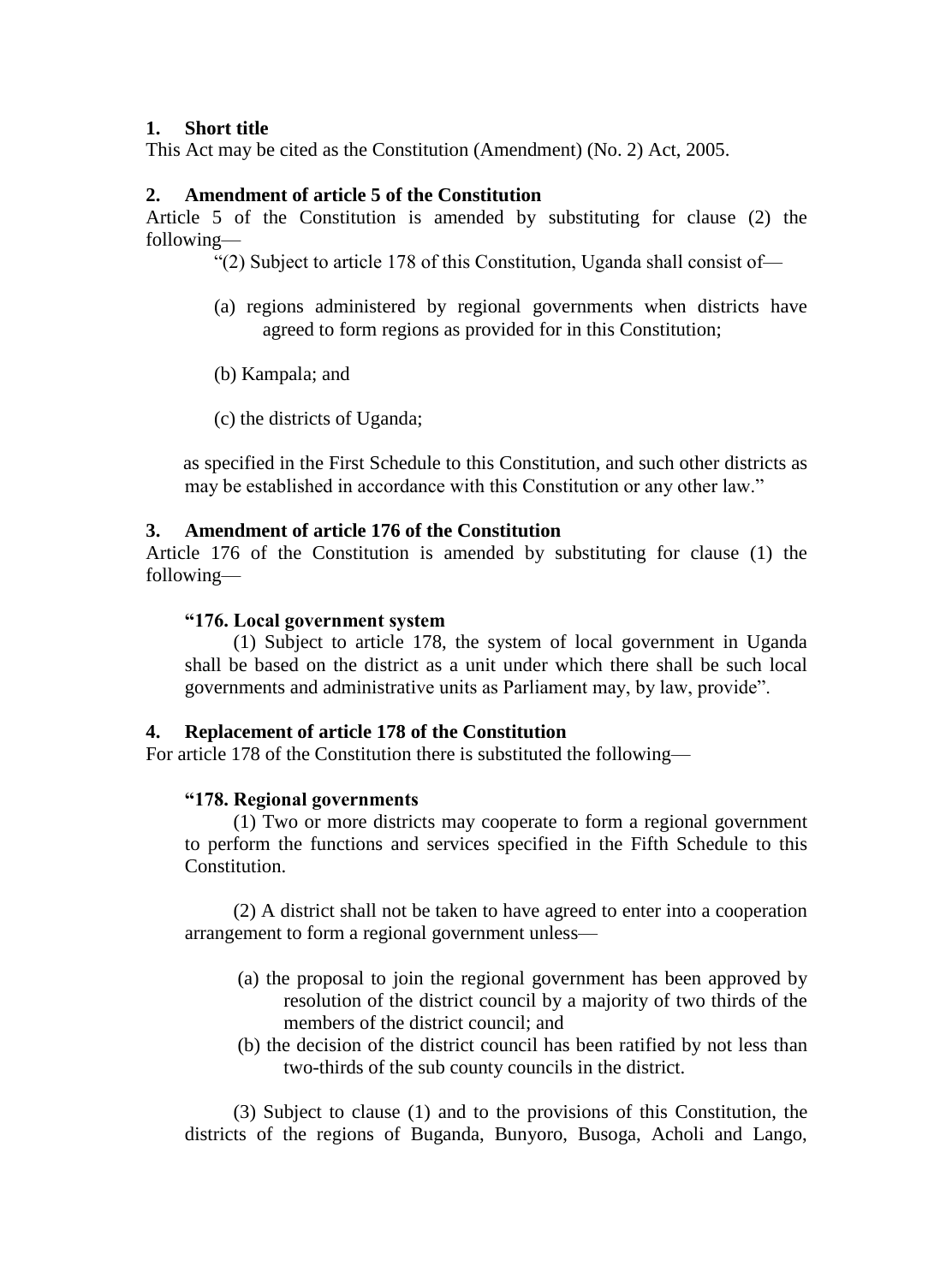specified in the First Schedule to this Constitution, shall be deemed to have agreed to form regional governments for the purposes of this article.

(4) The headquarters of the regional governments deemed to have been established in clause (3) of this article shall be as follows—

- (a) in Buganda, Mengo Municipality which shall be created by Parliament;
- (b) in Bunyoro, Hoima Municipality which shall be created by Parliment;
- (c) in Busoga, Jinja Municipality;
- (d) in Acholi, Gulu Municipality; and
- (e) in Lango, Lira Municipality.

(5) The districts forming the regional government shall form a regional assembly.

(6) A regional government shall be a body corporate with power to sue and be sued and shall have power to do all things that may be done by a body corporate and shall be subject to all obligations to which a body corporate is subject.

(7) Notwithstanding article 180, a regional government formed under this article shall be the highest political authority within its region and shall have political, legislative, executive, administrative and cultural functions in the region.

(8) A regional government shall in particular have in relation to the region, the functions and services conferred upon a regional government in the Fifth Schedule to this Constitution and may make laws which shall have the force of law in the region.

(9) A regional assembly shall have power to legislate on matters within its jurisdiction.

(10) Subject to this article and to the Fifth Schedule to this Constitution, the executive and administrative powers of a regional government shall extend to the execution and implementation of the laws enacted by the regional assembly and other laws operating in the region and the management of the affairs of the regional government.

(11) The laws made by the regional assembly shall be in conformity with the Constitution and the national laws and shall be consistent with national policies.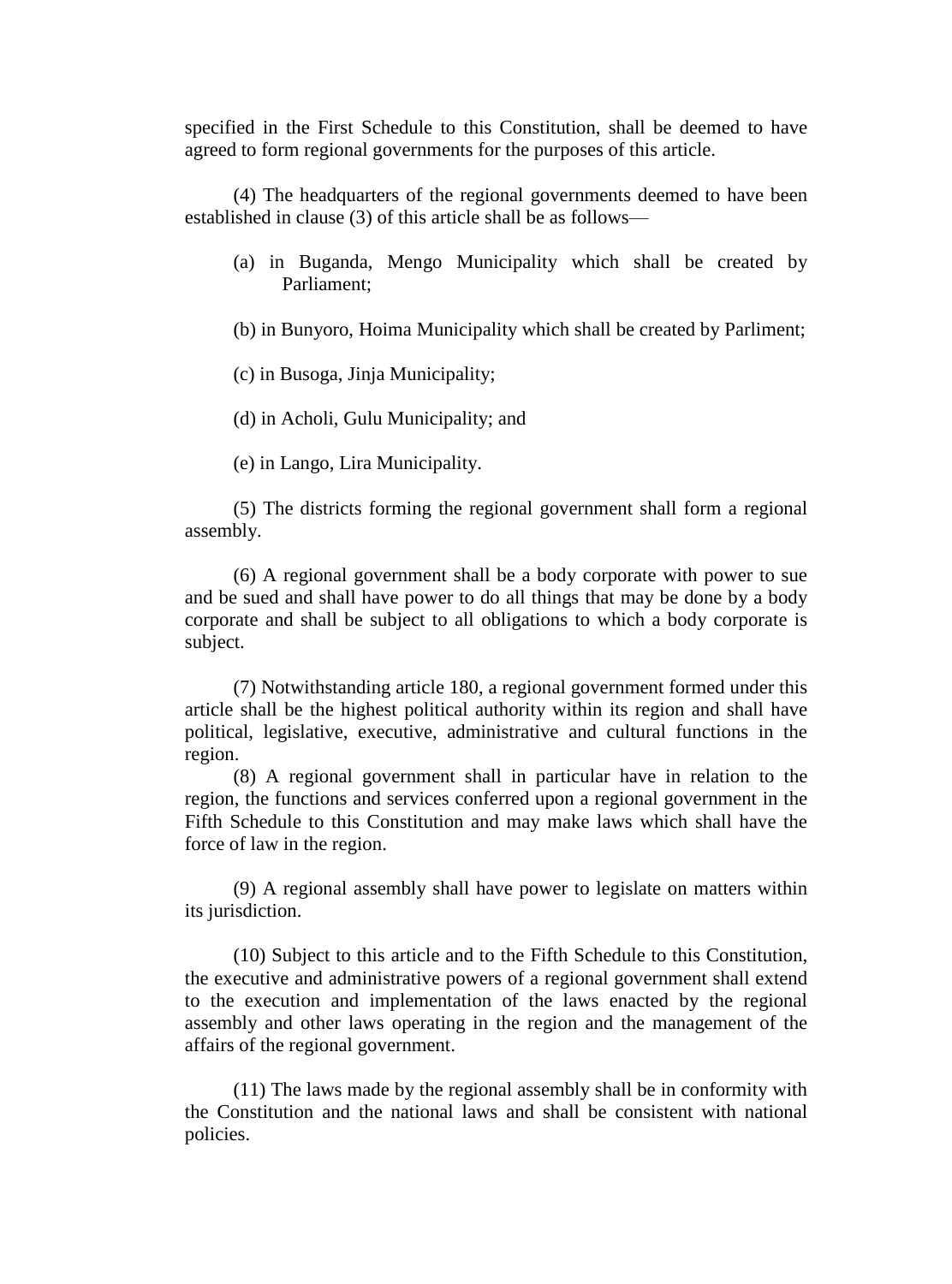(12) The provisions of the Fifth Schedule to this Constitution shall have effect in respect of the matters specified in it in relation to regional governments.

(13) Regional governments shall commence on 1st July, 2006".

### **5. Insertion of new article 178A**

Chapter Eleven of the Constitution is amended by inserting immediately after article 178 the following—

### "178A. Grants for districts not forming regional governments.

(1) A district which does not wish or is not able to enter into a cooperation arrangement to form a regional government shall be paid an equalization grant.

(2) The equalization grant payable under clause (1) shall be based on the incremental costs met by the Central Government in managing the regional government.

(3) The President shall cause to be presented to Parliament, proposals for the money to be paid out of the Consolidated Fund as equalization grant under clause (1).

(4) The proposals made under clause (3) shall be made at the same time as the estimates of revenue and expenditure under article 155 of this Constitution and shall state the sums of money that are to be paid to each district."

### **6. Amendment of article 189 of the Constitution**

Article 189 of the Constitution is amended by inserting immediately after clause (4), the following—

" $(5)$  This article shall have effect without prejudice to the functions and services authorised or required to be performed by a regional government under this Constitution".

### **7. Replacement of First Schedule to the Constitution**

For the First Schedule to the Constitution there is substituted the following—

## "FIRST SCHEDULE

Article 5, 178

## KAMPALA AND DISTRICTS OF UGANDA

Kampala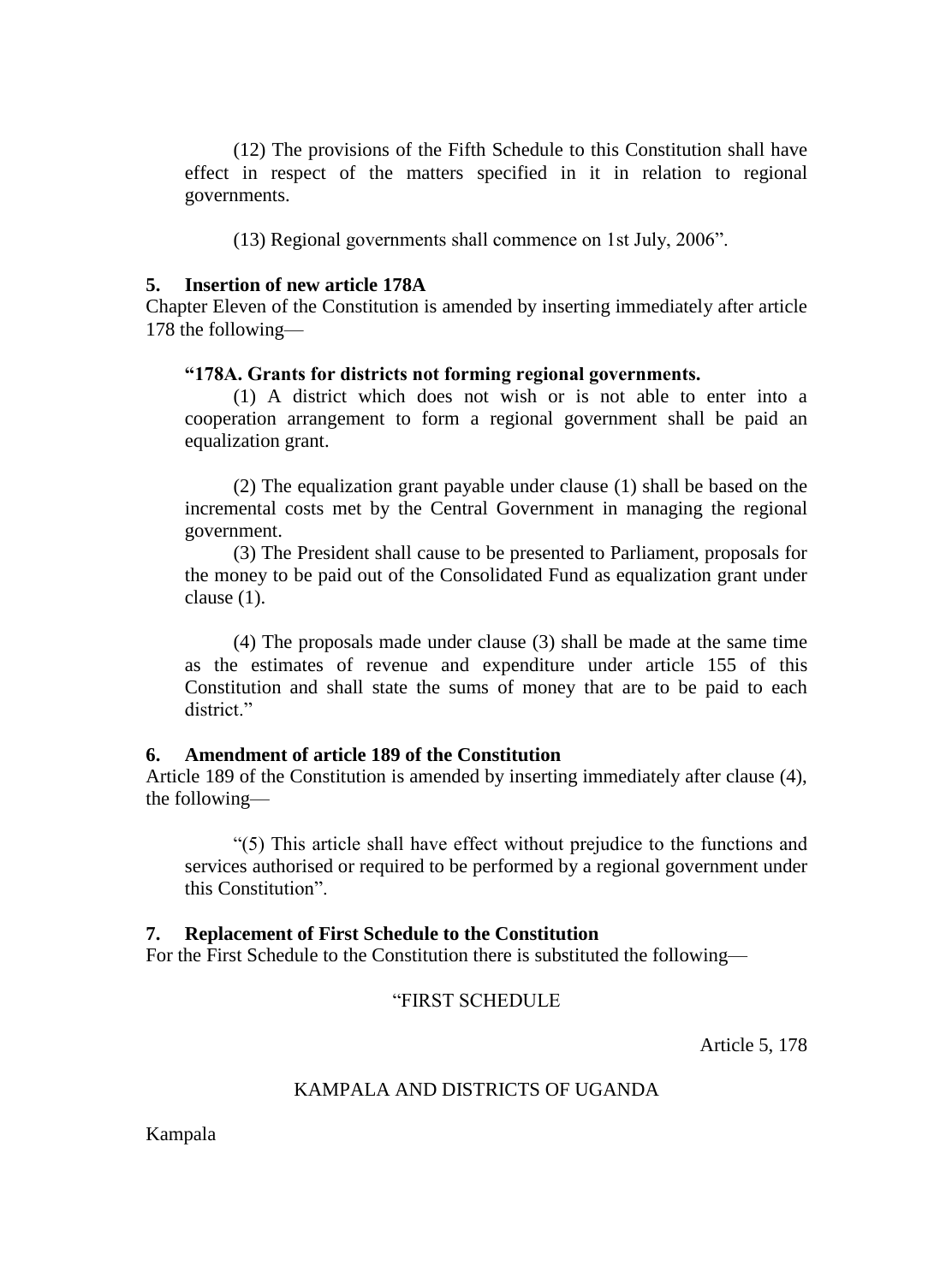# DISTRICTS OF UGANDA

| 1. Bundibungyo<br>2. Kasese                                                                                      | of Rwenzori  |
|------------------------------------------------------------------------------------------------------------------|--------------|
| 3. Busia<br>4. Butaleja<br>5. Pallisa                                                                            | of Bukedi    |
| 6. Tororo<br>7. Abim<br>8. Kaabong<br>9. Kotido<br>10. Moroto<br>11. Nakapiripirit                               | of Karamoja  |
| 12. Mbale<br>13. Sironko<br>14. Manafwa                                                                          | of Bugisu    |
| 15. Bukwo<br>16. Kapchorwa                                                                                       | of Sebei     |
| 17. Adjumani<br>18. Moyo                                                                                         | of Madi      |
| 19. Arua<br>20. Koboko<br>21. Nebbi<br>22. Yumbe<br>23. District comprising<br>of Maracha and Terego<br>Counties | of West Nile |
| 24. Amuru<br>25. Gulu<br>26. Kitgum<br>27. Pader<br>28. District comprising                                      | of Acholi    |
| of Buliisa County<br>29. Hoima                                                                                   |              |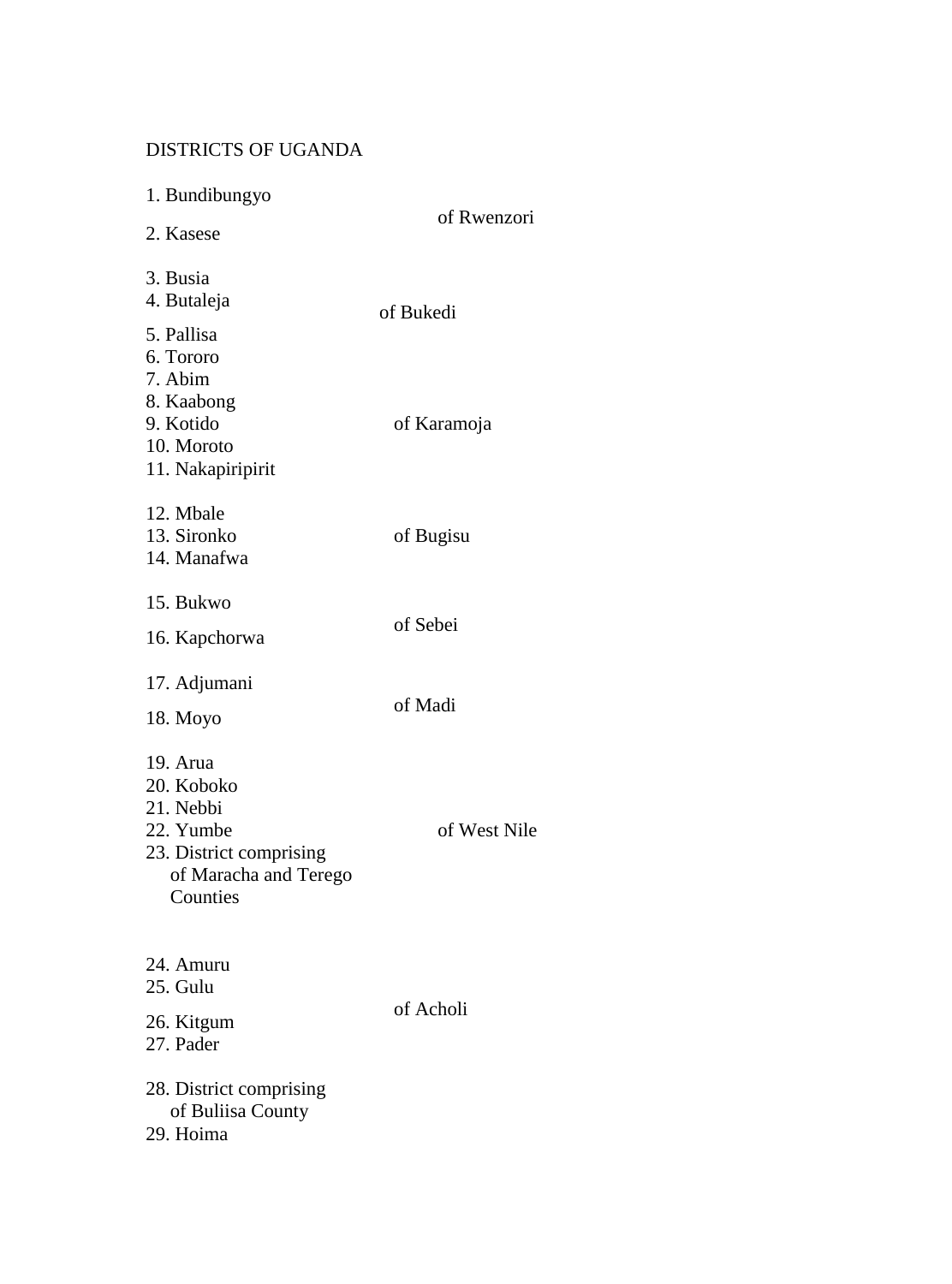| 30. Kibaale<br>31. Masindi                                                                               | of Bunyoro |            |
|----------------------------------------------------------------------------------------------------------|------------|------------|
| 32. Kabarole<br>33. Kamwenge<br>34. Kyenjojo                                                             | of Tooro   |            |
| 35. Amuria<br>36. Kaberamaido<br>37. Katakwi<br>38. Kumi<br>39. Soroti                                   | of Teso    |            |
| 40. Kalangala<br>41. Kayunga<br>42. Kiboga<br>43. Luwero<br>44. Masaka<br>45. Mityana<br>46. Mpigi       |            |            |
| 47. Mubende<br>48. Mukono<br>49. Nakaseke<br>50. Nakasongola<br>51. Rakai<br>52. Sembabule<br>53. Wakiso |            | of Buganda |
| 54. Bushenyi<br>55. Ibanda<br>56. Isingiro<br>57. Kiruhuura<br>58. Mbarara<br>59. Ntungamo               |            | of Ankole  |
| 60. Amolatar<br>61. Apac<br>62. District comprising<br>of Dokolo County<br>63. Lira<br>64. Oyam          | of Lango   |            |
| 65. Bugiri                                                                                               |            |            |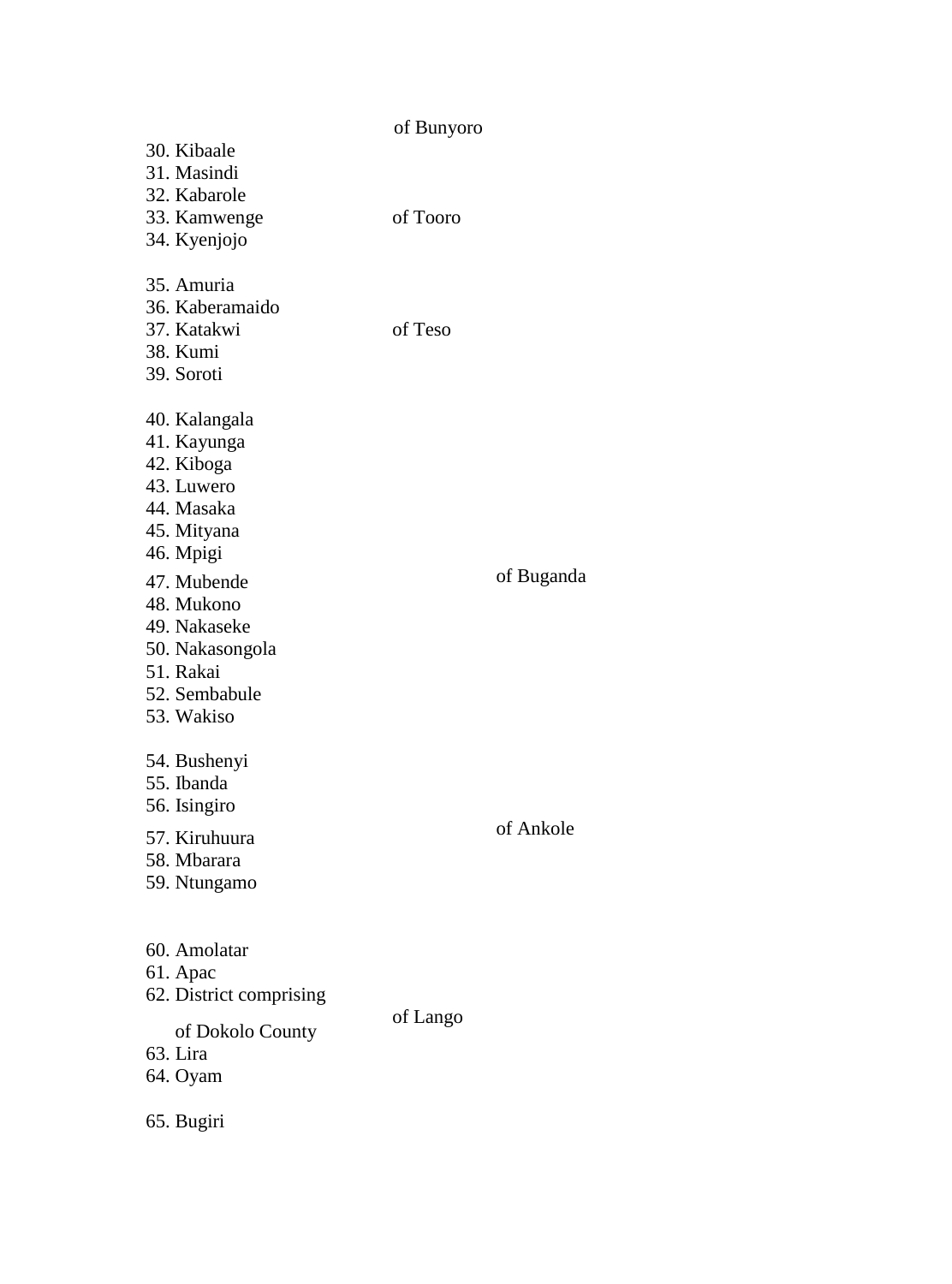66. Iganga 67. Jinja 68. Kaliro 69. Kamuli 70. Mayuge 71. Namutumba 72. Kabale 73. Kanungu 74. Kisoro of Kigezi

of Busoga

75. Rukungiri

# **8. Replacement of Fifth Schedule to the Constitution**

For the Fifth Schedule to the Constitution there is substituted the following—

## "FIFTH SCHEDULE

Article 178

## REGIONAL GOVERNMENTS

## **1. Name of regional governments**

A regional government may adopt its own name.

## **2. Composition of Regional Assembly**

(1) The composition of a regional assembly shall be prescribed by Act of Parliament and shall consist of—

- (a) directly elected representatives elected on the basis of universal adult suffrage at elections conducted by the Electoral Commision;
- (b) representatives of women, who shall not be less than one third of the membership;
- (c) representatives of the youth and persons with disabilities;
- (d) representatives of indigenous cultural interests in areas where there is a traditional or cultural leader, nominated by the traditional or cultural leader but not exceeding fifteen per cent of the members of the regional assembly;
- (e) district chairpersons in the region who shall be ex-officio members with no right to vote.

(2) A regional assembly shall have a speaker elected by the regional assembly from among its members; but a person shall only be taken to have been elected if the votes cast in his or her favour are more than fifty percent of all the members of the regional assembly.

(3) The speaker of the regional assembly shall, in relation to the regional assembly, perform similar functions to those of the Speaker of Parliament.

(4) Members of regional assemblies shall serve for the same term as members of district councils.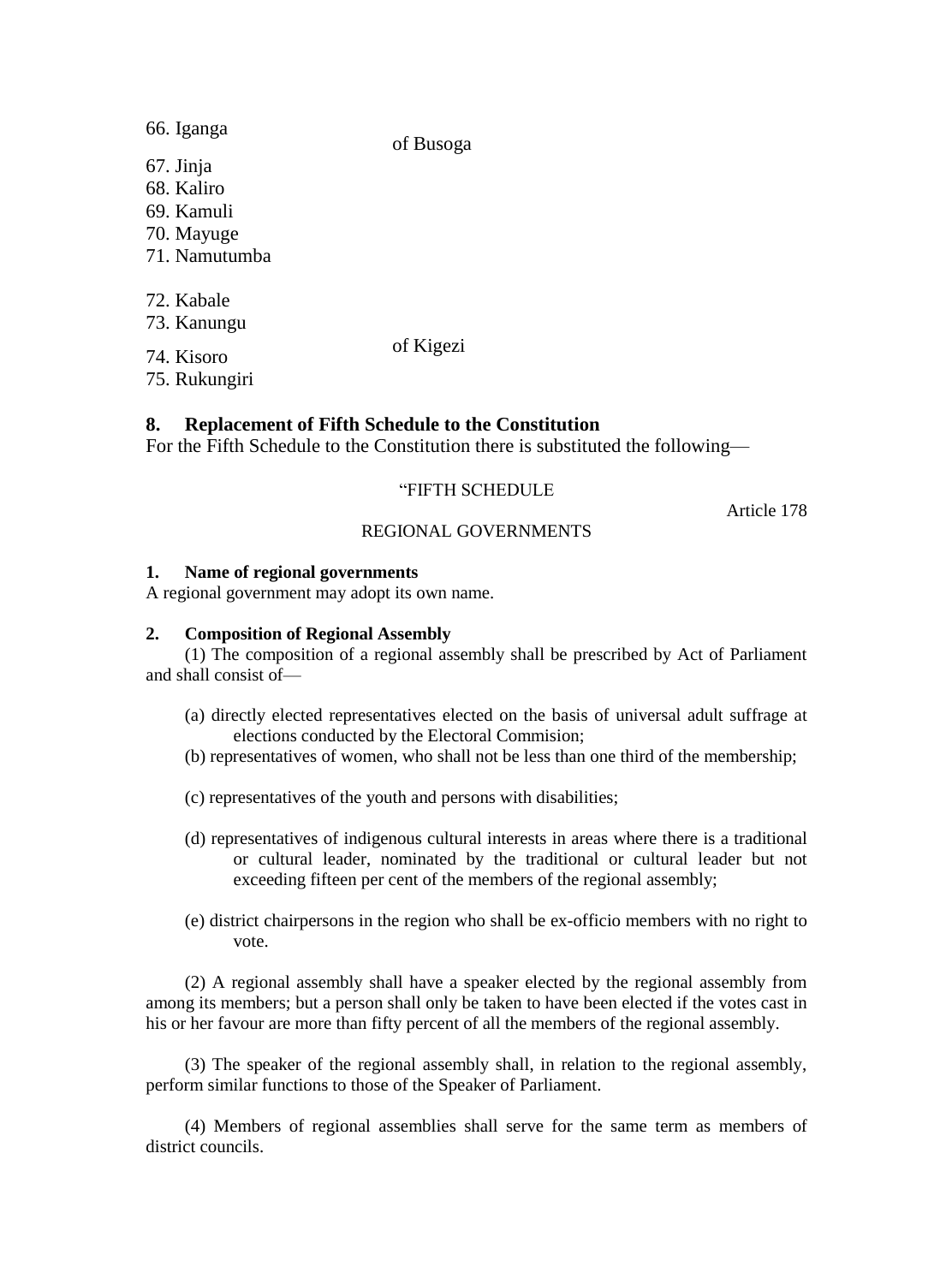#### **3. Committees of the Regional Assembly**

(1) A regional assembly may establish standing and other committees or organs for the efficient discharge of its functions.

(2) The representatives of cultural interests shall constitute the standing committee on cultural matters.

(3) The standing committee on cultural matters shall have, as against the rest of the members of the regional assembly, exclusive jurisdiction on the cultural matters of the region.

- (4) In this paragraph "cultural matters" include the following—
- (a) the choice and installation of a traditional leader or cultural leader;
- (b) all traditional and cultural matters relating to the traditional or cultural leader and to the institutions of the traditional leader or cultural leader as well as royal members of the traditional leadership;
- (c) the choice, appointment and succession to clan and sub-clan leadership;
- (d) clan, traditional and customary matters;
- (e) matters relating to cultural funeral rites, cultural succession and customary heirs;
- (f) cultural or traditional lands, sites, shrines and installations;
- (g) clan lands, sites, shrines and installation; and
- (h) traditional, customary and cultural practices which are consistent with this Constitution.

(5) In carrying out its responsibilities under subparagraphs (3) and (4), the standing committee on cultural matters shall consult the traditional or cultural leader of the region as well as the relevant clan leaders.

(6) A decision of the standing committee on cultural matters shall not be effective until the decision has been approved by the traditional or cultural leader of the region and, in the case of succession under subparagraph  $(4)(a)$ , by the clan or cultural leader's council.

#### **4. Regional Government**

(1) A regional government shall be led by a regional chairperson elected in accordance with this paragraph.

- (2) A person shall not be qualified to be elected a regional chairperson unless—
- (a) he or she is a citizen of Uganda by birth as defined in article 10 of this Constitution and one of whose parents or grandparents is or was resident in the region and a member of the indigenous communities existing and residing within the borders of the region as at the first day of February, 1926;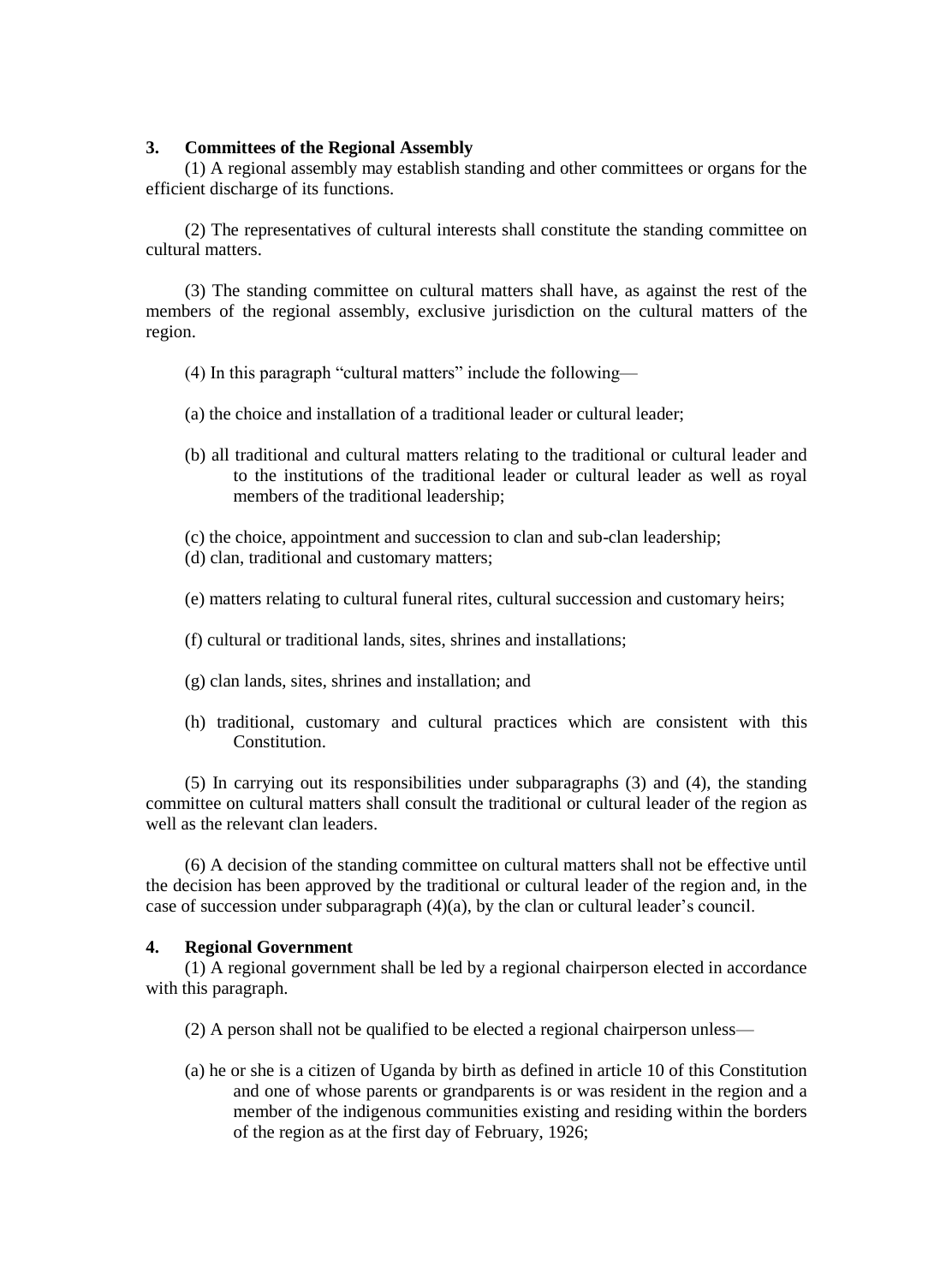- (b) he or she is qualified to be a member of Parliament; and
- (c) he or she is not less than thirty-five years of age.
- (3) A regional chairperson shall—
- (a) be directly elected by universal adult suffrage at an election conducted by the Electoral Commission;
- (b) be willing and able, where applicable, to adhere to and perform the cultural and traditional functions and rites required by his or her office;
- (c) where applicable, upon election, be given instruments of office by the cultural or traditional leader of the region; and
- (d) be the political head of the regional government.

(4) Parliament shall by law prescribe the grounds and procedure for removal of the chairperson of the regional government.

### **5. Ministers of Regional Government**

(1) A regional government shall have regional ministers who shall be appointed by the head of the regional government with the approval of the regional assembly.

(2) The number of regional ministers of a region shall be determined by Parliament.

#### **6. Cooperation with Central Government**

A regional government shall cooperate with the Ministries of the Central Government but on policy matters they shall liaise with the office of the President.

#### **7. Voting in the Regional Assembly**

(1) Representatives of cultural interests as defined in paragraph 3 shall not vote on any partisan matter.

(2) A matter shall be considered to be of a partisan nature if in the course of its being tabled or debated in a regional assembly it is declared by a majority vote of the directly elected representatives to be partisan.

#### **8. Role of traditional or cultural leader**

Where a traditional leader or cultural leader exists in a region the traditional or cultural leader shall—

- (a) be the titular head of the regional government;
- (b) be the titular head of the regional assembly and shall open, address and close the sessions of the regional assembly; and
- (c) enjoy the benefits and privileges and roles as provided for in article 246 of this Constitution and by Parliament and the regional assembly.

### **9. Functions and services of regional governments**

The functions and services for which a regional government is responsible are as follows—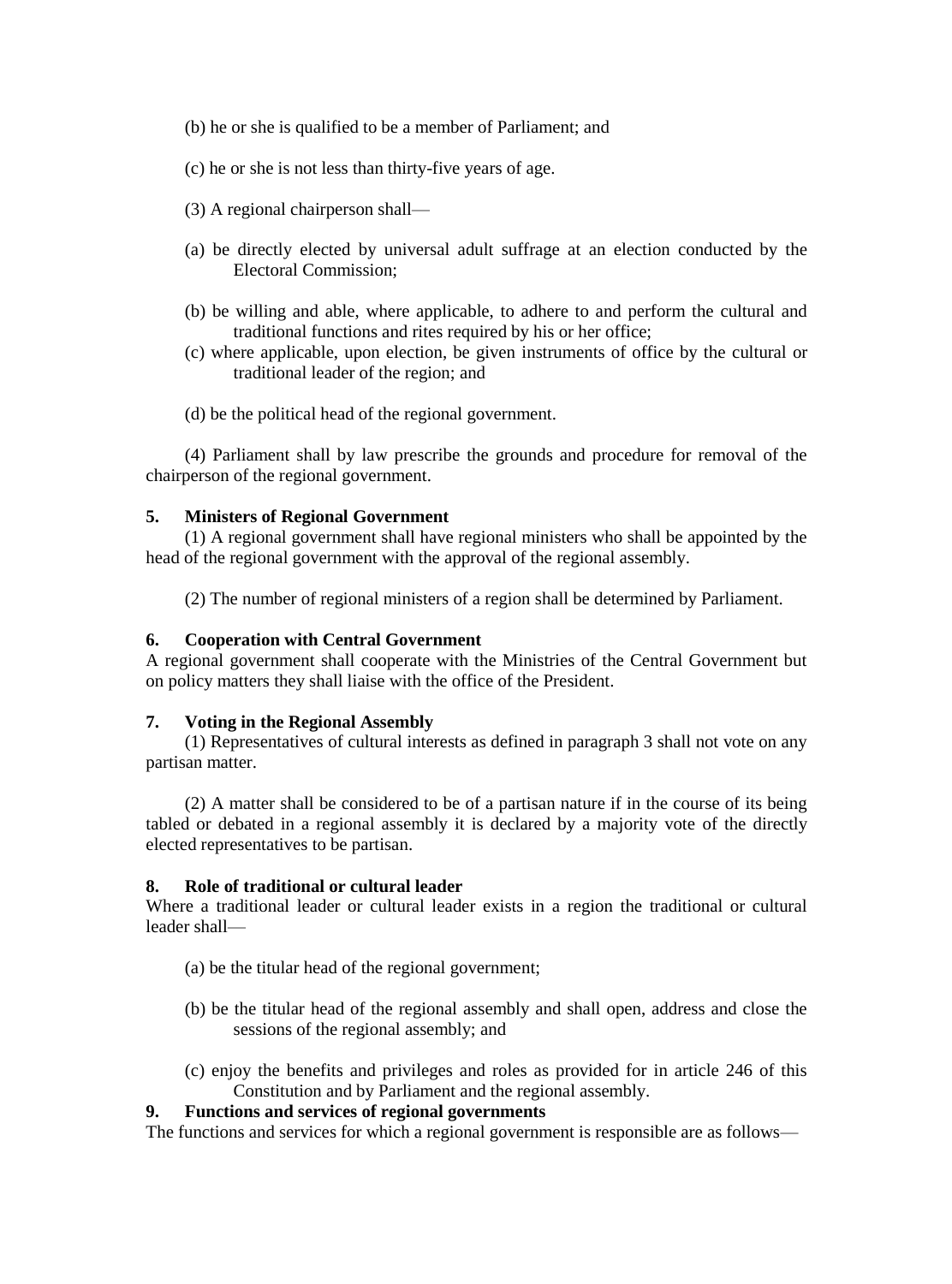- (a) secondary education and tertiary institutions except national universities and other national institutions;
- (b) regional roads;
- (c) regional referral hospitals other than national referral hospitals and national medical institutions;
- (d) co-ordination, monitoring and supervision of agriculture;
- (e) forests, other than, forests, national parks and wildlife reserves managed by the Government;
- (f) culture;
- (g) cultural and traditional lands;
- (h) promotion of local languages, crafts and antiquities;
- (i) water;
- (j) sanitation;
- (k) to levy surcharge or cess subject to the approval of Central Government;
- (l) functions and services surrendered voluntarily by a district council or district councils;
- (m) receiving copies of financial accountability of districts to the Central Government to enable the regional government monitor and supervise the implementation of government programmes.

#### **10. Land**

(1) A regional government may establish a regional land board whose functions may include the following—

- (a) coordination and monitoring of land use in the region;
- (b) planning of land use in the region; except that if there is a conflict between regional land planning and Central Government land planning, the latter shall prevail.
- (2) A regional land board shall consist of—
- (a) all chairpersons of the District Land Boards in the region;
- (b) an equal number of members appointed by the regional government.

(3) A regional land board shall be represented on each District Land Board in its region in a manner prescribed by Parliament.

### **11. Financial provisions for regional governments**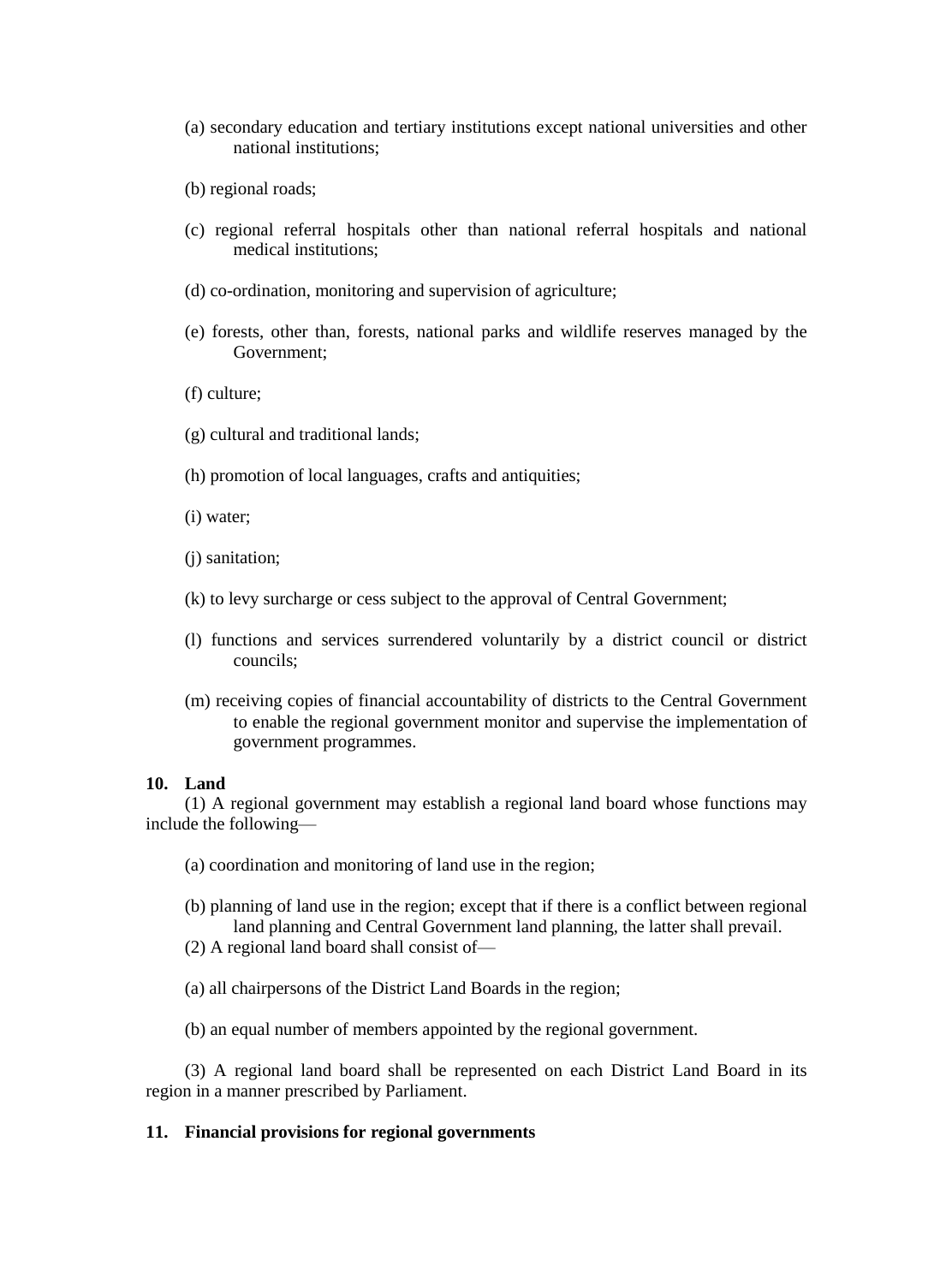(1) Where a regional government is established the government shall work out a formula of granting unconditional grants to the regional government having regard to the Seventh Schedule to this Constitution.

(2) Experts under the general direction of Government and in consultation with regional governments shall work out the formula for the financial allocation to regional governments.

(3) Grants sent to the region may change in light of economic and social conditions such as population and other similar considerations.

(4) There shall also be a mechanism to resort to in case the central government without reasonable cause fails to remit funds to the regional government.

#### **12. Recognition of cultural diversity and equitable distribution of resources**

(1) Each regional government must recognize and respect the different cultures existing within the region.

(2) A regional government shall ensure that there is equitable distribution of the resources in the region in accordance with a formula worked out by Government in consultation with regional governments.

### **13. National Cultural Heritage Sites**

Parliament shall by law—

- (a) gazette national cultural heritage sites; and
- (b) provide for the ownership and management of the cultural sites referred to in subparagraph (a) of this paragraph.
- **14. Take-over of regional government by President** (1) Where—
	- (a) the High Court determines that there is failure to comply with the requirements of paragraph 12;
	- (b) the regional government so requests and it is in the public interest to do so;
	- (c) a state of emergency has been declared in the region or in Uganda generally; or
	- (d) it has become extremely difficult or impossible for the regional government to function;

a regional government shall be liable to a take-over of its administration by the President in a manner prescribed by an Act of Parliament and similar to the take-over of administration of a district under article 202 of this Constitution.

(2) In the circumstances described in subparagraph (1), the President may, with the approval of two thirds of the members of Parliament, assume the executive and legislative powers of the regional government.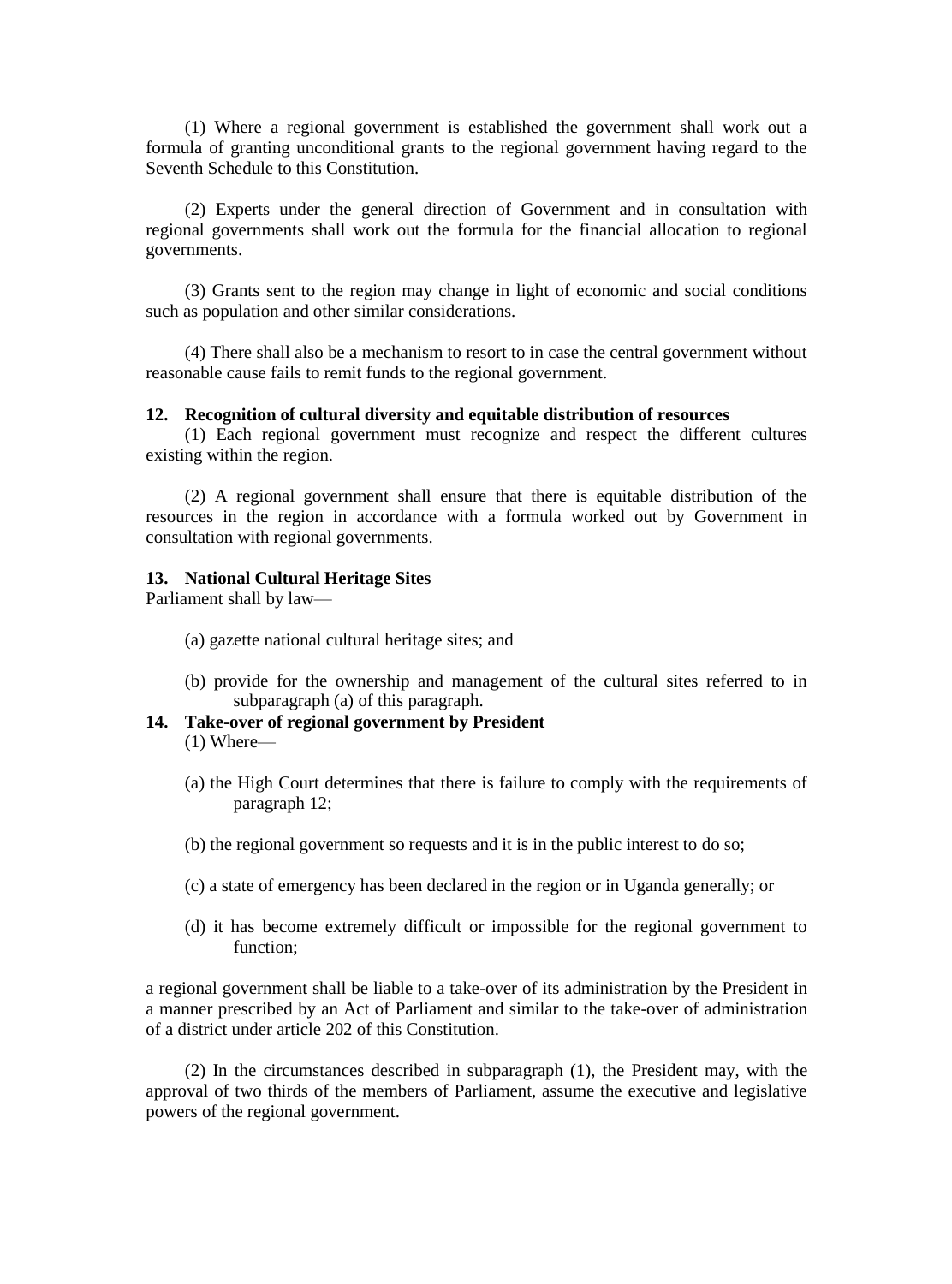(3) The exercise by the President of the power to assume the executive and legislative powers in subparagraph (2), may be done through such persons or officers as the President may appoint; and the legislative functions shall be exercised by making statutory instruments.

(4) Where the President assumes the exercise of the legislative powers of a regional government under this paragraph, the President shall have no power to make laws on cultural matters as defined in paragraph 3 of this Schedule.

(5) Unless approved by Parliament for a longer term, the exercise by the President of the power to take over, shall be for a period not exceeding ninety days.

- (6) Upon the expiry of the term under subparagraph (5)—
- (a) the President shall hand back the administration of the region to the incumbent regional government; or
- (b) if Parliament, by a resolution supported by not less than two thirds of all members of Parliment, decides that the prevailing circumstances still make it impossible for the incumbent regional government to resume the administration of the region—
	- (i) where the unexpired term of the regional assembly is longer than twelve months, the President shall cause elections to be held for a new regional assembly within sixty days; or
	- (ii) where the unexpired term of the regional assembly is less than twelve months the President shall continue to administer the region until the next elections are held."

### **9. Amendment of Sixth Schedule to the Constitution**

The Sixth Schedule to the Constitution is amended—

(a) by inserting immediately after paragraph 16 the following—

"16A Development and upgrading of national roads";

- (b) by substituting for item 24, the following—
	- "24. Forest and wildlife reserve policy and management."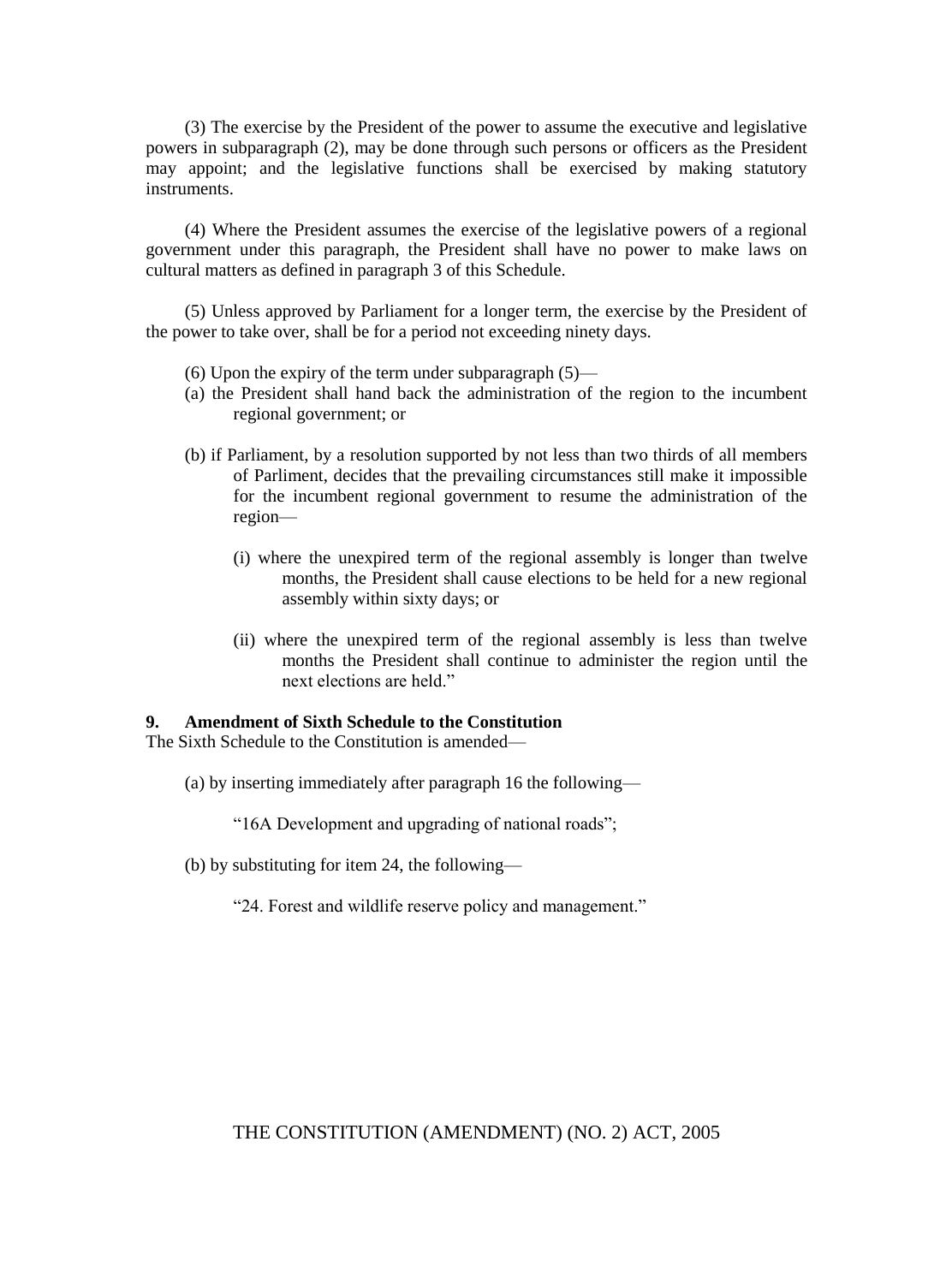## CERTIFICATE OF COMPLIANCE WITH ARTICLES 260 OF THE CONSTITUTION BY THE SPEAKER OF PARLIAMENT

I certify that the Constitution (Amendment) (No. 2) Bill, 2005 seeking to amend the following articles—

- (i) article 5 of the Constitution;
- (ii) article 176 of the Constitution;
- (iii) article 178 of the Constitution;
- (iv) article 189 of the Constitution;
- (v) the Sixth Schedule to the Constitution;
- (vi) insertion of new article 178A in the Constitution;
- (vii) replacement of the First Schedule; and
- (viii) replacement of the Fifth Schedule.

being articles referred to in article 260 fo the Constitution, has been on the 20th day of May supported by 244 members of Parliament at the second reading and on the 18th day of August supported by 249 members of Parliament at the third reading in Parliament, at a time when the total membership of Parliament was 304 and that the provisions of Chapter Eighteen of the Constitution have been complied with in relation to the bill.

Datedthis………………… dayof…………………………,20……

*………………………………………………………*

*Speaker of Parliament*

## THE CONSTITUTION (AMENDMENT) (NO. 2) ACT, 2005

### CERTIFICATE BY THE ELECTORAL COMMISSION IN COMPLIANCE WITH ARTICLE 260 OF THE CONSTITUTION

I certify that in accordance with article 260 of the Constitution at least two thirds of the members of the district council in each of at least two-thirds of all the districts in Uganda, namely, the districts specified in the Schedule to this certificate, have, in accordance with Chapter Eighteen of the Constitution, ratified the Constitution (Amendment) (No. 2) Bill of 2005 seeking to amend the following articles of the Constitution—

- (i) article 5 of the Constitution;
- (ii) article 176 of the Constitution;
- (iii) article 178 of the Constitution;
- (iv) article 189 of the Constitution;
- (v) the Sixth Schedule to the Constitution;
- (vi) insertion of new article 178A in the Constitution;
- (vii) replacement of the First Schedule; and
- (viii) replacement of the Fifth Schedule.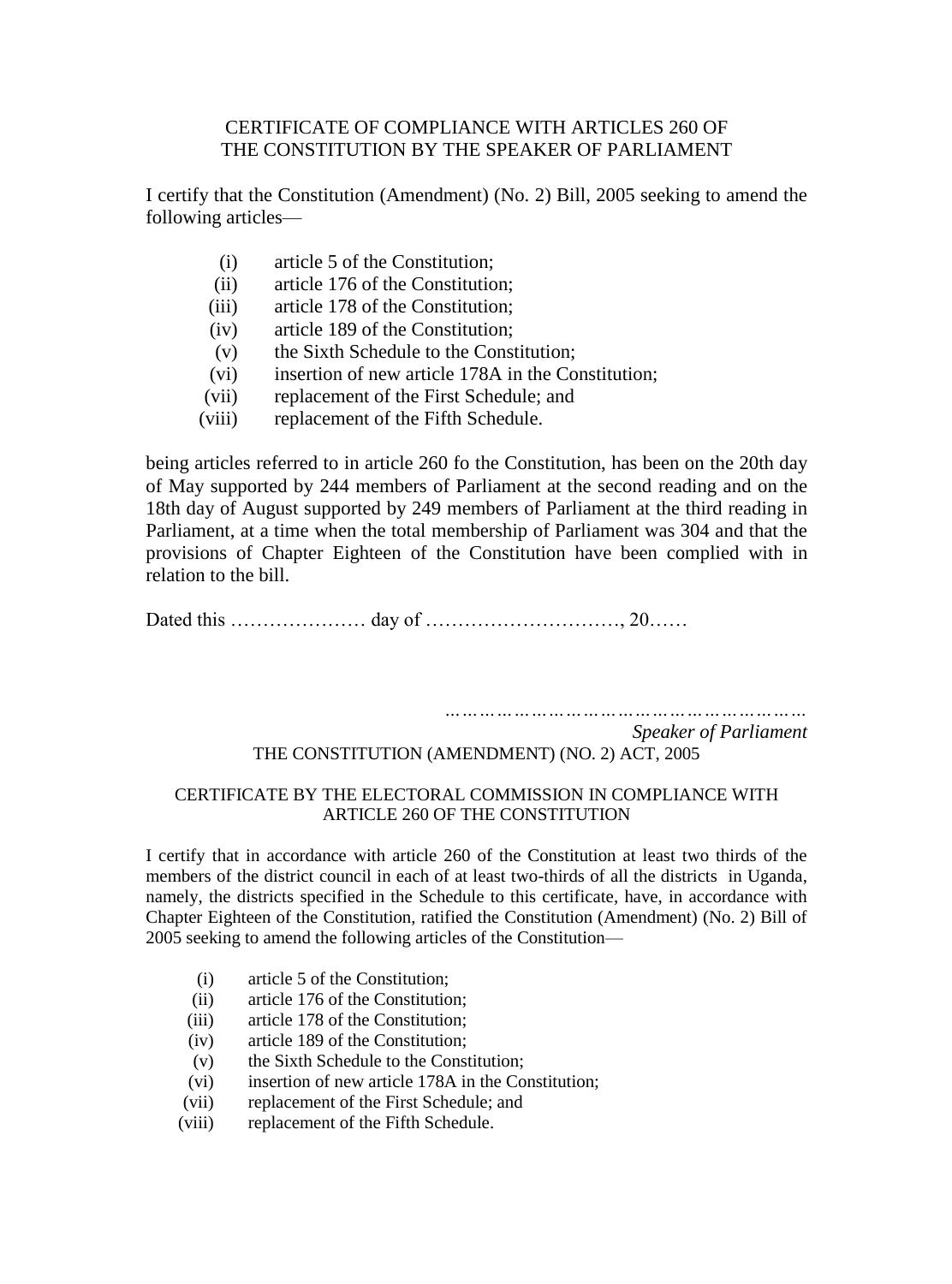## SCHEDULE

## RATIFICATION OF CONSTITUTIONAL (AMENDMENT) (No. 2) BILL, 2005

## RESULTS OF RATIFICATION BY DISTRICT COUNCILS

| District | No. of Council Membership<br>Votes Against<br>Votes in Favour<br>2/3s of Councils<br><b>Status of Ratification</b> |                  |                                                  |                  | Abstained |              |
|----------|--------------------------------------------------------------------------------------------------------------------|------------------|--------------------------------------------------|------------------|-----------|--------------|
|          | APAC<br>1.<br>39                                                                                                   | 35               | 0                                                | 4                | 26        | Ratified     |
|          | 2.<br>ARUA<br>50                                                                                                   | 34               | 3                                                | 3                | 33        | Ratified     |
| 3.       | 22<br><b>BUNDIBUGYO</b>                                                                                            | 0                | 15                                               | 4                | 15        | Not Ratified |
| 4.       | 48<br><b>BUSHENYI</b>                                                                                              | 32               | 9                                                | 7                | 32        | Ratified     |
|          | 5.<br>GULU<br>36                                                                                                   | 28               | 0                                                | 7                | 24        | Ratified     |
|          | 6.<br>24<br><b>HOIMA</b>                                                                                           | 24               | 0                                                | $\boldsymbol{0}$ | 16        | Ratified     |
|          | 7.<br>IGANGA 38                                                                                                    | 38               | $\boldsymbol{0}$                                 | 0                | 25        | Ratified     |
|          | 8.<br>15<br>JINJA                                                                                                  | 10               | 5                                                | $\boldsymbol{0}$ | 10        | Ratified     |
|          |                                                                                                                    |                  |                                                  |                  |           |              |
| District | No. of Council Membership                                                                                          |                  | Votes in Favour                                  | Votes Against    |           | Abstained    |
|          | 2/3s of Councils                                                                                                   |                  | <b>Status of Ratification</b>                    |                  |           |              |
|          | 9.<br>KABALE 32                                                                                                    | 32               | 0                                                | 0                | 21        | Ratified     |
| 10.      | KABAROLE<br>25                                                                                                     | 21               | $\mathbf{0}$                                     | 4                | 17        | Ratified     |
| 11.      | KALANGALA<br>17                                                                                                    | 10               | 7                                                | $\boldsymbol{0}$ | 11        | Not Ratified |
| 12.      | <b>KAMPALA</b><br>23                                                                                               | 5                | 18                                               | $\boldsymbol{0}$ | 15        | Not Ratified |
|          | 13.<br>KAMULI 33                                                                                                   | 24               | $\boldsymbol{0}$                                 | 7                | 22        | Ratified     |
| 14.      | <b>KAPCHORWA</b><br>24                                                                                             | 24               | $\boldsymbol{0}$                                 | $\boldsymbol{0}$ | 16        | Ratified     |
|          | 15.<br>KASESE 30                                                                                                   | 10               | 20                                               | $\boldsymbol{0}$ | 20        | Not Ratified |
|          | 16.<br>KIBAALE36                                                                                                   | 36               | 0                                                | $\boldsymbol{0}$ | 24        | Ratified     |
|          | 17.<br>KIBOGA 25                                                                                                   | 25               | $\boldsymbol{0}$                                 | $\boldsymbol{0}$ | 17        | Ratified     |
|          | 18.<br>KISORO 28                                                                                                   | 28               | 0                                                | $\boldsymbol{0}$ | 19        | Ratified     |
|          | 19.<br>KITGUM 34                                                                                                   | 25               | 1                                                | 8                | 23        | Ratified     |
|          | 20.<br>KOTIDO 20                                                                                                   | 17               | $\boldsymbol{0}$                                 | $\boldsymbol{0}$ | 13        | Ratified     |
|          | 21.<br>29                                                                                                          |                  |                                                  |                  |           |              |
|          | <b>KUMI</b>                                                                                                        | 29               | 0                                                | 0                | 19        | Ratified     |
|          | 22.<br>37<br>LIRA                                                                                                  | 31               | $\boldsymbol{0}$                                 | $\overline{0}$   | 25        | Ratified     |
|          | 23.<br>LUWERO <sub>25</sub>                                                                                        | $\mathbf{0}$     | 25                                               | $\boldsymbol{0}$ | 17        | Not Ratified |
|          | MASAKA 41<br>24.                                                                                                   | 31               | 8                                                | 2                | 27        | Ratified     |
|          | 25.<br><b>MASINDI 28</b>                                                                                           | 21               | $\mathbf{1}$                                     | 6                | 19        | Ratified     |
|          | 26.<br>MBALE<br>25                                                                                                 | 24               | 1                                                | 0                | 17        | Ratified     |
| 27.      | 29<br><b>MBARARA</b>                                                                                               | 28               | $\mathbf{1}$                                     | $\boldsymbol{0}$ | 19        | Ratified     |
|          | 28.<br>MOROTO <sub>22</sub>                                                                                        | 16               | 0                                                | 6                | 15        | Ratified     |
|          | 29.<br>MOYO<br>14                                                                                                  | 13               | $\boldsymbol{0}$                                 | $\mathbf{1}$     | 9         | Ratified     |
|          | 30.<br><b>MPIGI</b><br>29                                                                                          | 2                | 22                                               | 5                | 19        | Not Ratified |
| 31.      | <b>MUBENDE</b><br>19                                                                                               | 19               | 0                                                | 2                | 13        | Ratified     |
| 32.      | <b>MUKONO</b><br>47                                                                                                | 35               | 5                                                | 4                | 31        | Ratified     |
|          | 33.<br><b>NEBBI</b><br>33                                                                                          | 3                | 27                                               | $\mathfrak{2}$   | 22        | Not Ratified |
| 34.      | 24<br><b>NTUNGAMO</b>                                                                                              | 23               | 0                                                | $\mathbf{1}$     | 16        | Ratified     |
|          | PALLISA 46<br>35.                                                                                                  | 38               | 6                                                | $\overline{2}$   | 31        | Ratified     |
|          | 36.<br><b>RAKAI</b><br>44                                                                                          | 39               | 0                                                | $\mathbf{2}$     | 29        | Ratified     |
| 37.      | <b>RUKUNGIRI</b><br>20                                                                                             | 14               | 6                                                | $\mathbf{0}$     | 13        | Ratified     |
|          | 38.<br><b>SOROTI</b><br>23                                                                                         | 21               | 1                                                | 1                | 15        | Ratified     |
|          | 39.<br><b>TORORO 31</b>                                                                                            | 24               | 1                                                | 6                | 21        | Ratified     |
| 40.      | ADJUMANI<br>13                                                                                                     | 12               | $\overline{0}$                                   | $\overline{0}$   | 9         | Ratified     |
|          |                                                                                                                    |                  |                                                  |                  |           |              |
| District | No. of Council Membership                                                                                          |                  |                                                  | Votes Against    |           |              |
|          | 2/3s of Councils                                                                                                   |                  | Votes in Favour<br><b>Status of Ratification</b> |                  |           | Abstained    |
|          | BUGIRI 30                                                                                                          |                  |                                                  | 2                |           | Ratified     |
|          | 41.                                                                                                                | 27               | 1.                                               |                  | $20\,$    |              |
|          | 42.<br><b>BUSIA</b><br>22                                                                                          | 20               | 1                                                | $\boldsymbol{0}$ | 15        | Ratified     |
| 43.      | <b>KATAKWI</b><br>16                                                                                               | 10               | $\mathbf{1}$                                     | 2                | 11        | Not Ratified |
| 44.      | NAKASONGOLA<br>19                                                                                                  | 19               | $\boldsymbol{0}$                                 | $\boldsymbol{0}$ | 13        | Ratified     |
| 45.      | 17<br><b>SEMBABULE</b>                                                                                             | 12               | $\boldsymbol{0}$                                 | $\overline{4}$   | 11        | Ratified     |
| 46.      | 17<br><b>KAMWENGE</b>                                                                                              | $\boldsymbol{0}$ | 14                                               | $\mathbf{1}$     | 11        | Not Ratified |
| 47.      | 17<br>KAYUNGA                                                                                                      | 15               | $\mathbf{1}$                                     | $\mathbf 1$      | 11        | Ratified     |
| 48.      | 28<br><b>KYENJOJO</b>                                                                                              | 22               | $\boldsymbol{0}$                                 | 6                | 19        | Ratified     |
|          | 49.<br>MAYUGE21                                                                                                    | 16               | $\boldsymbol{0}$                                 | $\sqrt{5}$       | 14        | Ratified     |
|          | 50.<br>33<br>PADER                                                                                                 | 22               | $\mathfrak s$                                    | 6                | 22        | Ratified     |
|          | 51.<br>SIRONKO33                                                                                                   | 30               | $\overline{c}$                                   | $\boldsymbol{0}$ | 22        | Ratified     |
|          |                                                                                                                    |                  |                                                  |                  |           |              |